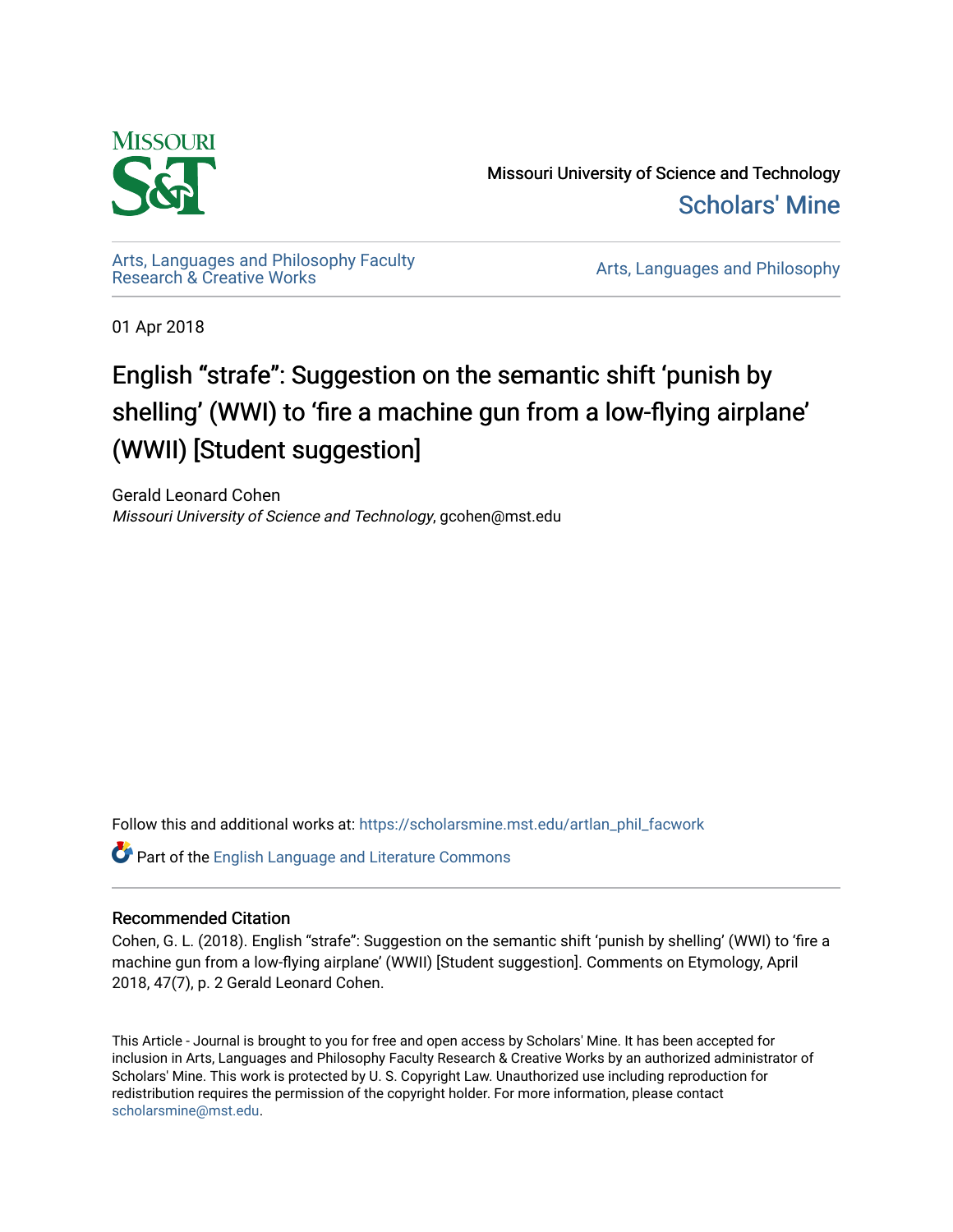#### COMMENTS ON ETYMOLOGY

April 2018 Vol. 47, no. 7

 edited by Gerald Cohen Department of Arts, Languages, & Philosophy Missouri University of Science & Technology Rolla, MO 65409 Appears monthly, October – May; cost: \$16 per year Libraries, institutions: \$20 per year

# **CONTENTS**

| 1. GERALD COHEN: English <i>strafe</i> : suggestion on the semantic |  |
|---------------------------------------------------------------------|--|
| shift 'punish by shelling' (WWI) to 'fire a machine gun from        |  |
|                                                                     |  |

 [The remaining items listed in the table of contents are omitted here.]